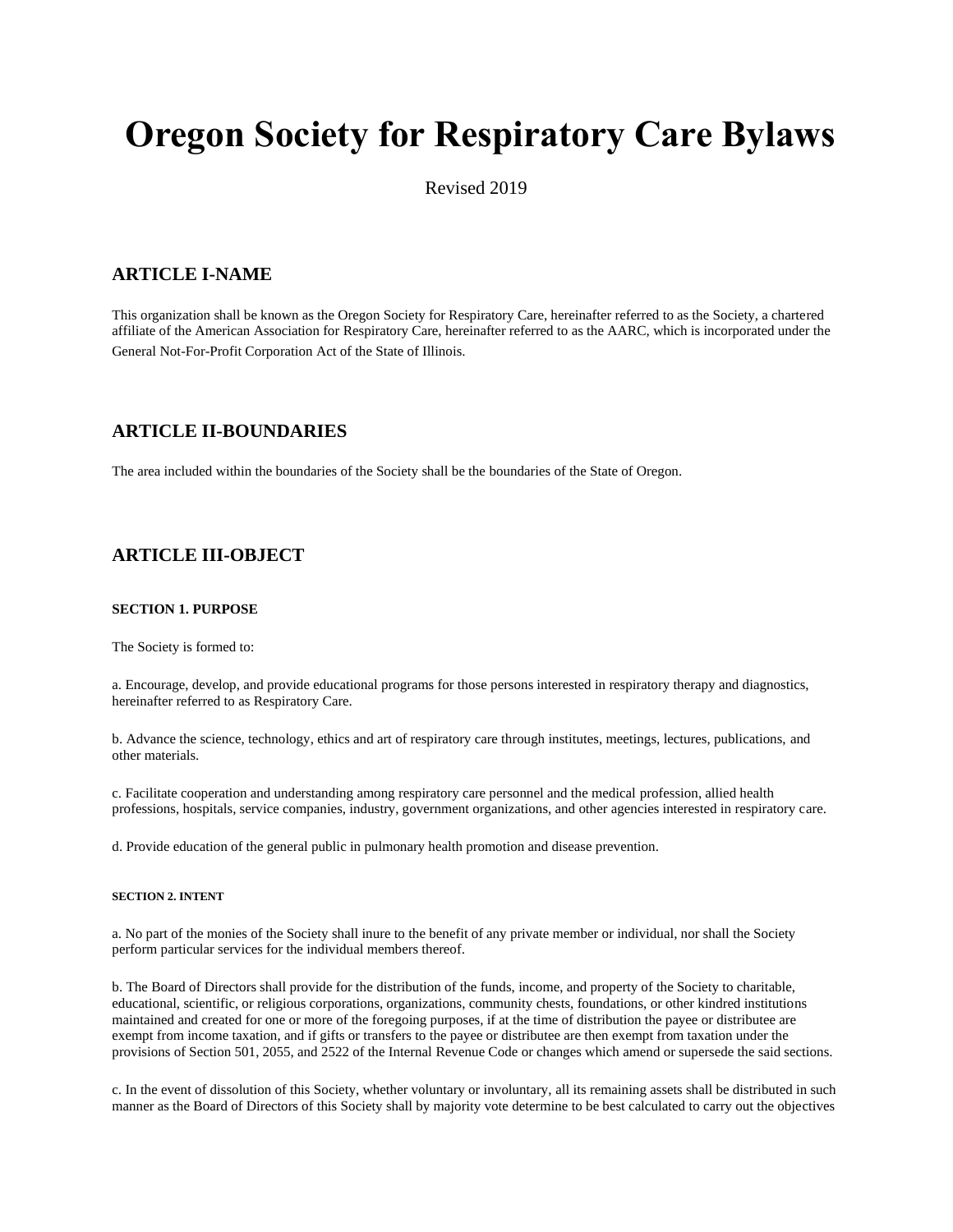and purposes for which this Society is formed. The distribution of funds, income, and property of this Society upon dissolution may be made available to any similar charitable, educational, scientific, or religious corporations, organizations, community chests, foundations, or other kindred institutions maintained and created for one or more of the foregoing purposes, if at the time of distribution the payee or receiver is then exempt from income taxation, and if gifts or transfers to the payee or receiver are exempt from taxation under the provisions of Sections 501, 2055, and 2522 of the Internal Revenue Code or changes which amend or supersede the said sections.

d. The Society shall not commit any act which shall constitute the unauthorized practice of medicine under the laws of the state of Oregon.

# **ARTICLE IV-MEMBERSHIP**

# **SECTION 1. CLASSES**

The membership classes of the Society shall be the same as the membership classes as specified in the AARC Bylaws. They shall include three (3) classes; Active Member, Associate Member, and Special Member.

## **SECTION 2. PREREQUISITES**

Individuals are eligible to be members in this Society if they are members of the AARC as specified in the AARC Bylaws.

#### **SECTION 3 - ACTIVE MEMBER**

An individual is eligible to be an active member if said individual is employed within the boundaries of the state of Oregon, is a high school graduate or has evidence of equivalent education, has completed respiratory care education in an American Medical Association approved school, and the primary occupation and a majority of business time under medical direction is devoted to one of the following: a) the care and/or education of patients receiving respiratory care; b) the administration of programs or personnel directly related to respiratory care; c) the provision of respiratory care education; d) research in respiratory care, or e) promotion of pulmonary health and disease prevention. Active members in good standing shall be entitled to all the rights and privileges of membership of the Association including: the right to hold office, hold committee chairpersonship and vote. In those situations in which medical direction may not be available, medical sponsorship may be acceptable if an application and a written statement of medical sponsorship is submitted to the Membership and Public Relations Committee.

# **SECTION 4 - ASSOCIATE MEMBER**

An individual who holds a position related to respiratory care and does not meet the requirements to become an Active Member. Associate Members shall have all of the rights and privileges of the Society except that they shall not be entitled to hold office, vote, or serve as chairperson of any standing committee of the Society. There shall be the following classes of Associate Membership:

**a.** *Student Member* - An individual will be classified as a Student Member when meeting all of the requirements for Associate Member and is enrolled in an American Medical Association recognized or accredited educational program in respiratory care or in an educational program in respiratory care seeking American Medical Association accreditation.

**b.** *Industrial Member* - An individual will be classified as an Industrial Member when all requirements for Associate Membership are met and the applicants primary occupation or business or a majority of time is directly or indirectly devoted to the manufacture, sale or distribution of gases or equipment which is directly or indirectly used in the area of respiratory care.

**c.** *Physician Member* - An individual will be classified as a Physician Member when all of the requirements for Associate Membership are met and the applicant is duly licensed as a doctor of medicine or osteopathy. **d.** *Foreign Member* - An individual will be classified as a Foreign Member when all requirements for an Associate

# Member are met and the applicant is a citizen of and resides in any foreign country.

## **SECTION 5 - SPECIAL MEMBER**

**a.** Life Member - Life Members shall be members who have rendered outstanding service to the Society. Life membership may be conferred by a majority affirmative vote of the Board of Directors. Life Members shall have all of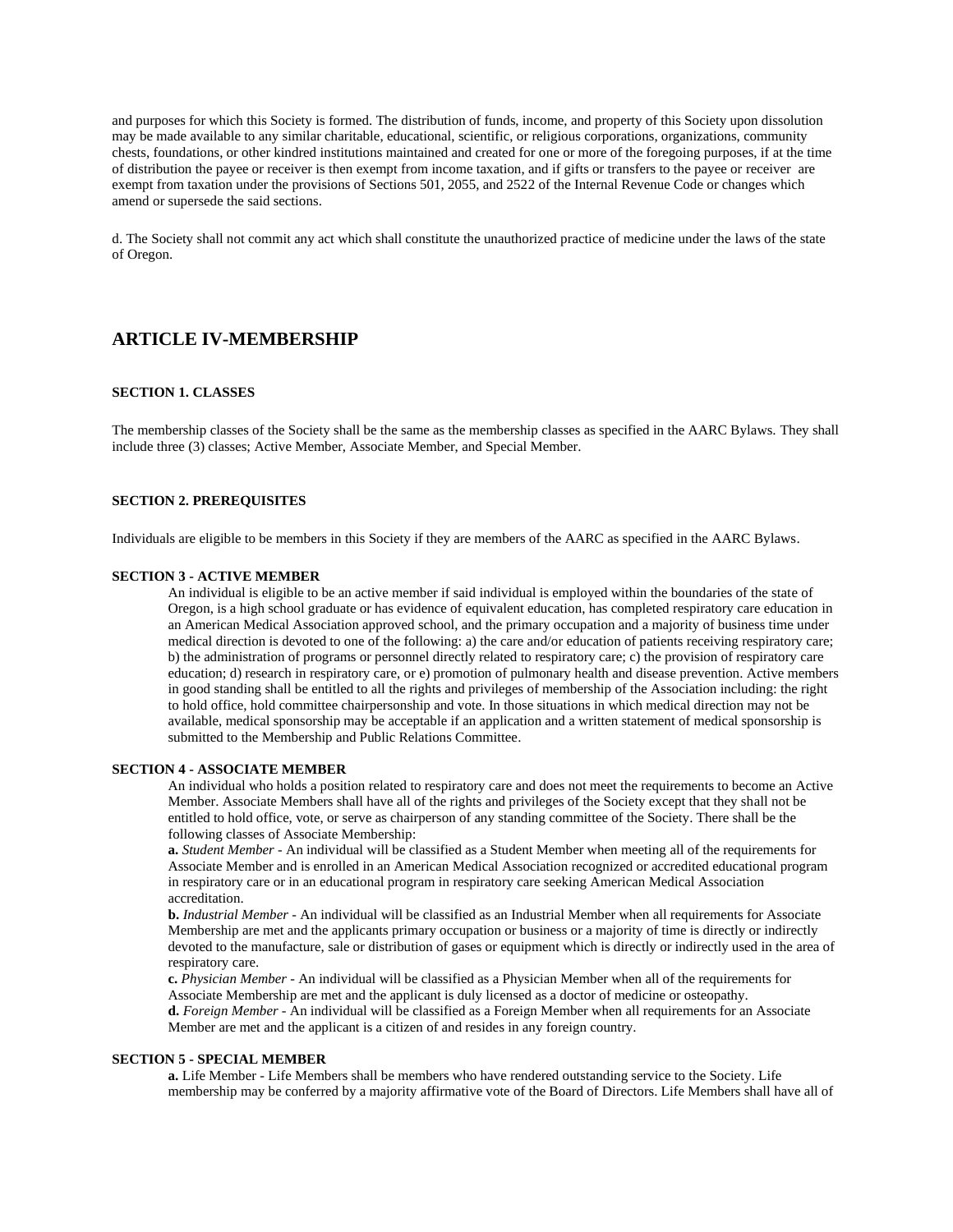the rights and privileges of membership of the Society, including the right to hold office, chair committees and vote. Life Members shall be exempt from paying Society dues.

**b.** Honorary Member - Honorary Members shall be persons who have rendered distinguished service to the field of respiratory care. Honorary membership may be conferred by a majority of affirmative votes of the Board of Directors. Honorary Members shall have all of the rights and privileges of membership of the Society except that they shall not be entitled to hold office, chair committees or vote. They shall be exempt from paying Society dues.

**c.** General Member - A General Member shall be an individual who has an interest in respiratory care and who does not qualify for other membership classifications. General Members shall have all of the rights and privileges of membership in the Society except that they shall not be entitled to hold office, chair committees or vote.

#### **SECTION 6. APPLICATION FOR MEMBERSHIP**

Application for membership in the Society shall follow the procedure specified in the AARC Bylaws.

# **SECTION 7. ETHICS**

If the conduct of any member shall appear to be in violation of the Articles of Incorporation Bylaws, standing rules, code of ethics, or other regulations, policies, or procedures adopted by the Society, or shall appear to be prejudicial to the Society's interests, a written report will be referred to the AARC Judicial Committee as specified in the AARC Bylaws.

# **ARTICLE V-OFFICERS**

#### **SECTION 1. OFFICERS**

The officers of the Society shall consist of the President, President-Elect, Immediate Past President, Vice President, Secretary and Treasurer.

## **SECTION 2. TERM OF OFFICE**

- a. The President, Secretary, Vice President, and Treasurer term of office shall be two (2) years.
- b. The President-Elect and Past President term of office shall be one (1) year.
- c. All terms of office will start at the beginning of the fiscal year.

#### **SECTION 3. VACANCIES IN OFFICE**

a. In the event of a vacancy in the office of President, the President-Elect shall become the acting President to serve the unexpired term and shall serve the successive term as President.

b. In the event of a vacancy in the office of President Elect, the Immediate Past President shall assume the duties, but not the office, of the President-elect and shall continue to serve as Immediate Past President until the next scheduled election.

c. Any vacancy in the office of Vice President, Secretary, or Treasurer shall be filled by appointment of a qualified individual by the Board of Directors upon ratification of appointee. Individuals so appointed shall serve until the next scheduled election.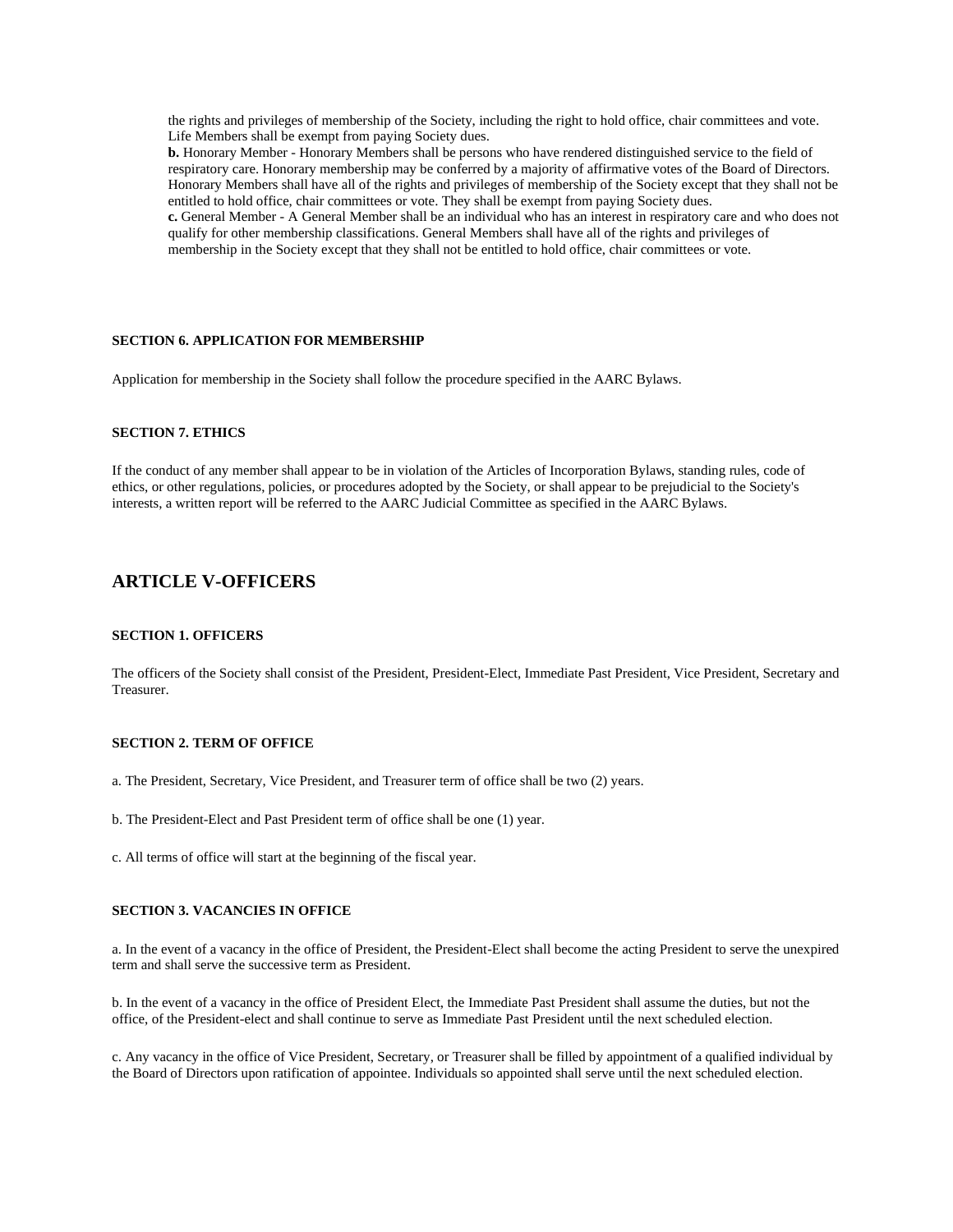d. In the event of a vacancy in the office of Immediate Past President, that office shall remain vacant and the duties shall be assigned by the President.

#### **SECTION 4. DUTIES OF OFFICERS**

a. President - The President shall be the Chief Executive Officer of the Society. The President shall: Preside at the Annual Business Meeting and all meetings of the Board of Directors; prepare an agenda for the Annual Business Meeting and submit it to the membership not fewer than thirty (30) calendar days prior to such a meeting in accordance with Article VII of these Bylaws; prepare an agenda for each meeting of the Board of Directors and submit it to the members of the Board not fewer than thirty (30) calendar days prior to such a meeting; appoint standing and special committees subject to approval of the Board of Directors; be ex officio member of all committees except the Election and Nominating Committees; and present to the Board of Directors and membership an annual report of the Society. The President or designee shall chair the Budget Committee. At the expense of the society, the President shall be bonded in an amount determined by the Board of Directors.

b. President-Elect - The President-Elect shall become the Acting President and shall assume the duties of the President in the event of the President's absence, resignation, or disability, and shall perform other such duties as shall be assigned by the President or Board of Directors.

c. Vice President - The Vice President shall perform such duties as shall be assigned by the President and the Board of Directors. The Vice President or designee shall chair the Program Committee.

d. Treasurer - The Treasurer shall have charge of all funds and securities of the Society, endorsing checks, notes, or other orders for the payment of bills and distributing funds in accordance with approved budget and depositing funds as the Board of Directors may designate. The Treasurer shall see that full and accurate accounts are kept; complete monthly trial balance within twenty (20) calendar days after the monthly closing of the books; make a written quarterly financial report to the Board of Directors and complete and submit a yearly written report to the Board of Directors, which includes projections of cash flow, status of investments and availability of funds in accordance with the Society's investment policy and procedure. The Treasurer will coordinate and complete, with the society's CPA consultant, the state and federal tax filing requirements. The Treasurer shall maintain, at the Society's expense, professional liability insurance for the Board of Directors in an amount determined by the Board of Directors. At the expense of the Society, the Treasurer shall be bonded in an amount determined by the Board of Directors.

e. Secretary - The Secretary shall have charge of keeping the minutes of the Board of Directors' meetings and the Annual Business Meeting; executing the general correspondence; attesting to the signature of the officers of the Society; and, in general, performing all duties as from time to time shall be assigned by the President or the Board of Directors. The Secretary or designee shall maintain and distribute the Society's letterhead stationery and template.

f. Immediate Past President - The Immediate Past President shall advise and consult with the President and shall perform such other duties as shall be assigned by the President or the Board of Directors. The Immediate Past-President shall chair the Nomination and Election Committee.

#### **SECTION 5. EXECUTIVE COMMITTEE**

a. The Executive Committee of the Board of Directors shall consist of the President, President-Elect, Vice President, Secretary, Treasurer, and the Immediate Past-President.

b. The Executive Committee shall have the power to act for the Board of Directors between meetings of the Board and such action shall be subject to ratification by the Board by E-vote or at the next board meeting.

# **ARTICLE VI-BOARD OF DIRECTORS**

**SECTION 1. COMPOSITION AND POWERS**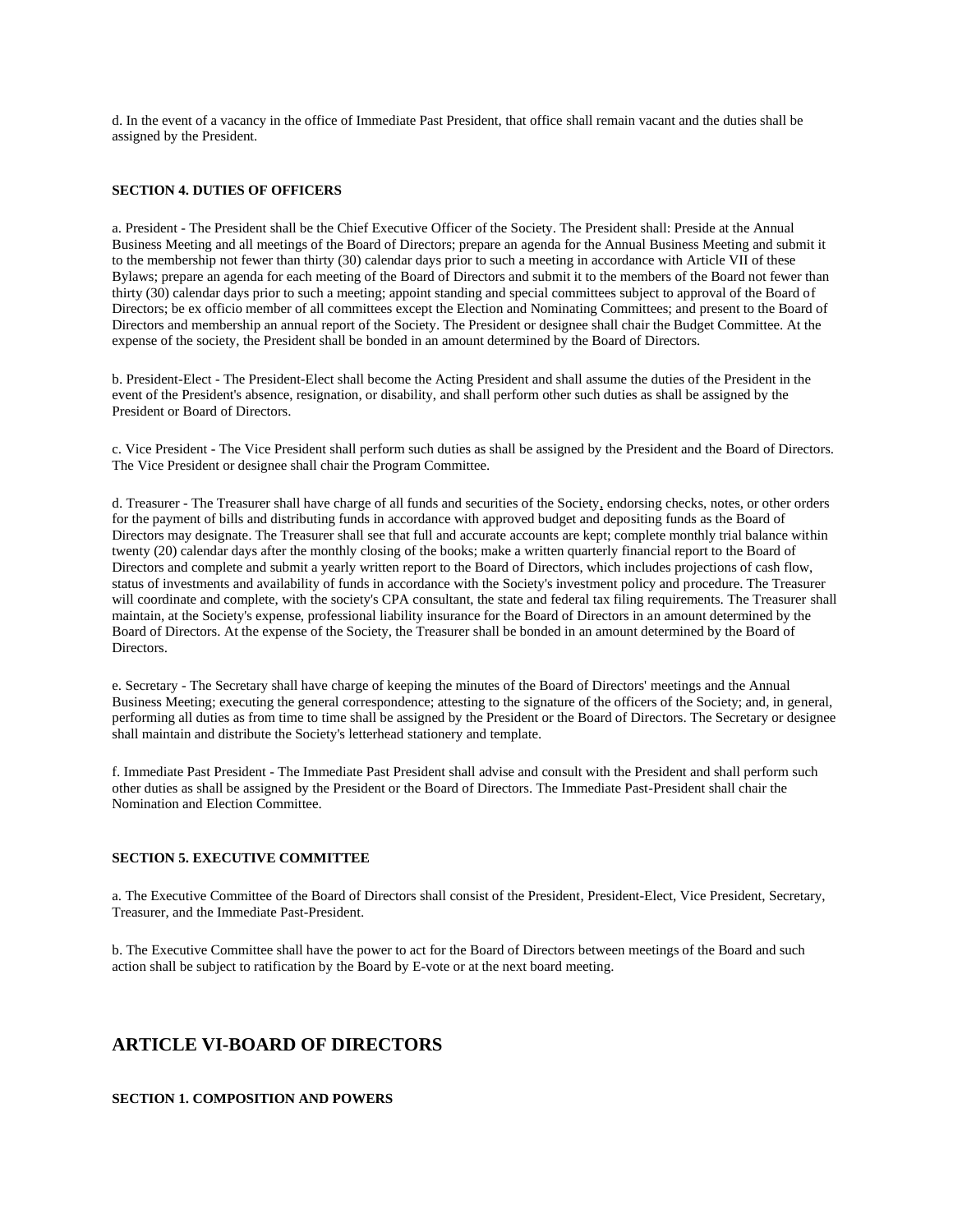a. The executive government of this Society shall be vested in a Board of fourteen (14) Active Members consisting of the Executive Committee, six (6) Regional Directors: Central(2)**,** Eastern, Northern (2), Southern, and two (2) Delegates. The Delegates shall serve as voting members of the Board.

b. The President shall be the Chair and Presiding Officer of the Board of Directors and Executive Committee. The President shall invite in writing such individuals to the meetings of the Board as deemed necessary, who shall have the privilege of voice but not of vote.

c. The Board of Directors shall have power to declare an office vacant by a two-thirds (2/3) vote, upon refusal, neglect, or inability of any member of the Board to perform the duties of office, or for any conduct deemed prejudicial to the Society. Written notice shall be given to the member that the office has been declared vacant.

# **SECTION 2. TERM OF OFFICE FOR REGIONAL DIRECTORS**

a. The term of office is three (3) years and shall begin immediately following the annual business meeting. The term of office shall be staggered so that no more than two (2) Regional Directors are elected each calendar year.

## **SECTION 3. DUTIES**

The Board of Directors shall:

- a. Supervise all business activities of the Society within the limitation of these Bylaws.
- b. Adopt and rescind standing rules, regulations, policies, and procedures of the Society.
- c. Consider and approve the annual budget.

d. Perform such other duties as may be necessary or appropriate for the management of the Society.

#### **SECTION 4. VACANCIES**

a. Any vacancy that occurs in the office of Director shall be filled by appointment by the Board of Directors.

b. An appointed Director shall serve until the next scheduled election for that position, or until a successor is elected.

## **SECTION 5. MEETINGS**

a. The Board of Directors shall meet immediately preceding and immediately following the Annual Business Meeting of the Society and shall hold not fewer than four (4) regular and separate meetings during the course of the year.

b. Special meetings of the Board of Directors shall be called by the President at such times as the business of the Society shall require, or upon written request of the majority of the Board of Directors filed with the President and Secretary of the Society. Teleconference Board Meetings are considered interim in nature and related minutes require ratification by the Board of Directors at its next scheduled meeting.

c. A majority of the voting Board of Directors shall constitute a quorum at any meeting of the Board.

# **SECTION 6. MAIL VOTE**

Whenever, in the judgment of the Board of Directors, it is necessary to present any business to the membership**,** prior to the next Annual Business Meeting, the Board of Directors may, unless otherwise required by these Bylaws, instruct the Election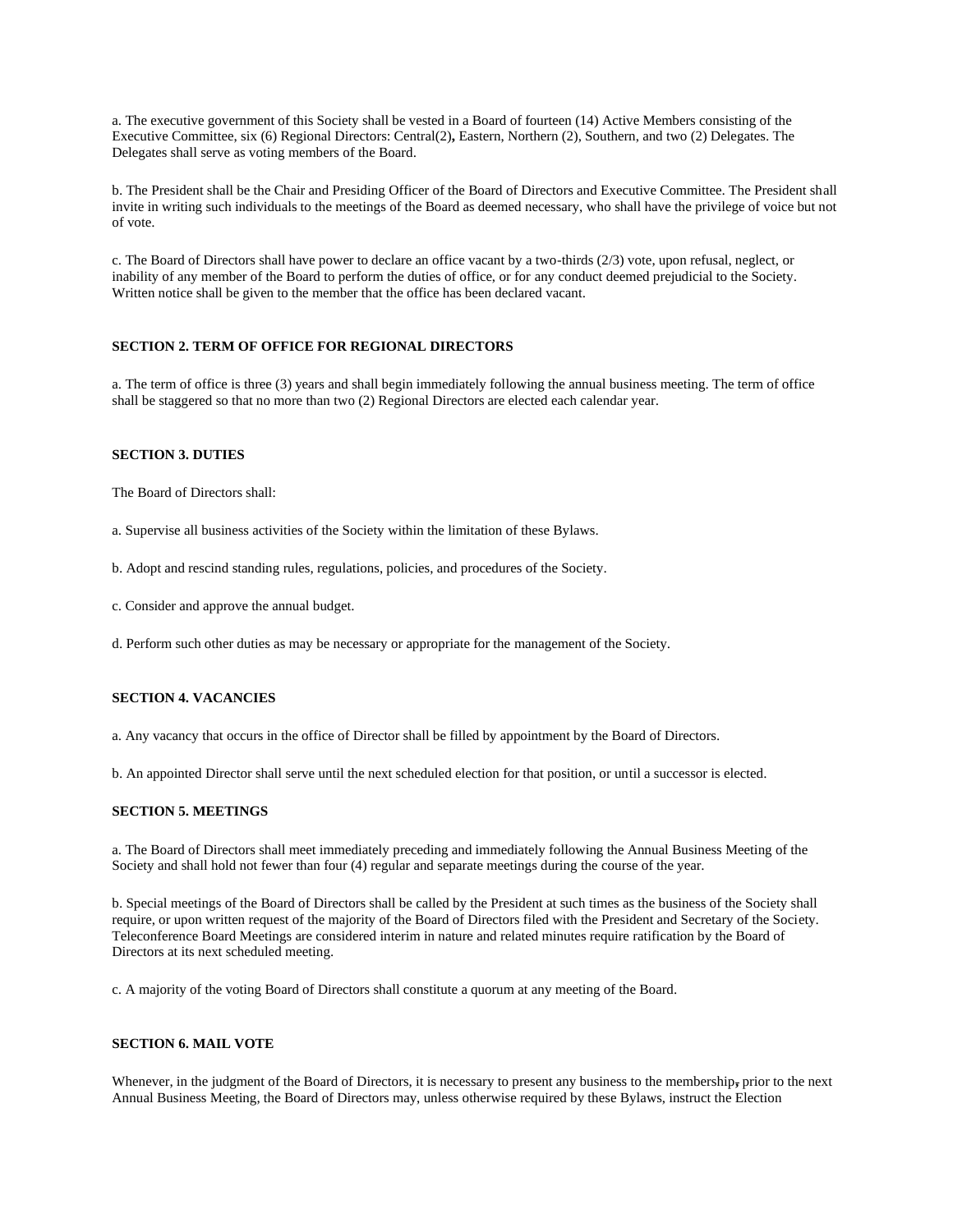Committee to conduct a vote of the Membership by mail. Such votes require approval of a majority of the valid votes received within thirty (30) calendar days after date of such submission to the membership. The result of the vote shall control the action of the Society.

# **SECTION 7. E-VOTE**

Whenever, in the judgment of the Board of Directors, the board requires a decision be made in the interest of the society and/or the bylaws an E-vote may be taken upon authorization of the President to be ratified at the next board meeting. E-vote for the elections of officers may be done in lieu of by mail.

# **ARTICLE VII-ANNUAL BUSINESS MEETING**

#### **SECTION 1. DATE AND PLACE**

a. The Society shall hold an Annual Business Meeting in conjunction with the annual education conference.

b. The date and place of the Annual Business Meeting and additional meetings shall be decided in advance by the Board of Directors. In the event of a major emergency, the Board of Directors may cancel the scheduled meeting, set a new date and place if feasible, or conduct the business of the meeting by mail, provided the material is sent in the same words to the membership.

## **SECTION 2. PURPOSE**

a. The Annual Business Meeting shall be for the purpose of receiving reports of officers and committees, the results of the election, and for other business brought by the President.

b. Additional business meetings shall be for the purpose of receiving reports and for other business brought by the President.

## **SECTION 3. NOTIFICATION**

Written notice of the time, place, and agenda of the Annual Business Meeting shall be sent to all members of the Society not less than thirty (30) calendar days prior to the meeting.

# **ARTICLE VIII-SOCIETY DELEGATES TO THE AARC HOUSE OF DELEGATES**

## **SECTION 1. ELECTION**

Delegates of this Society to the House of Delegates of the AARC shall be elected as specified in Article VII, Section 5 of the AARC Bylaws. In addition, qualified candidates for the office of Delegate must have held an elected office or committee chairmanship within the past two years.

# **SECTION 2. DUTIES**

The duties of the delegates shall be as specified in the AARC Bylaws and as stipulated in the Society job description.

## **SECTION 3. TERM OF OFFICE**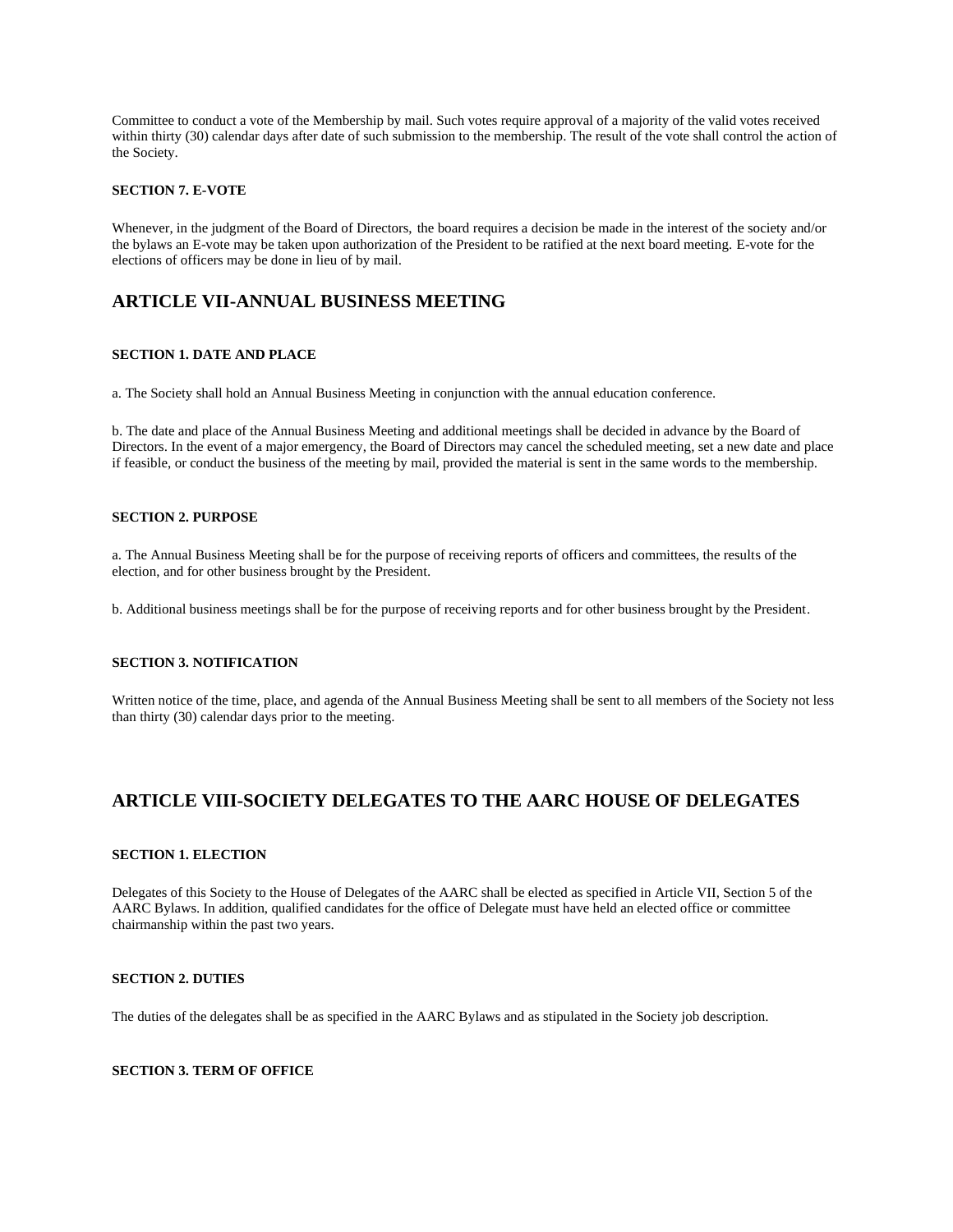The term of office for the Delegates shall be for four (4) years. The term of the Delegates shall be staggered so that a Delegate is elected every two years.

## **SECTION 4. BOARD OF DIRECTORS MEMBER**

The Delegates shall be voting members of the Board of Directors.

## **SECTION 5. VACANCIES**

If there is a Delegate vacancy, it will be filled by, or appointed by the President until the next scheduled election.

# **ARTICLE IX-COMMITTEES**

## **SECTION 1. COMMITTEE MEMBER QUALIFICATIONS**

a. All Society committee persons must be licensed in the state of Oregon and a practicing RCP except for the Webmaster.

b. All Society committee Chairpersons must be a member in good standing of both the AARC and the Society.

#### **SECTION 2. STANDING COMMITTEES**

a. The standing committees of the Society shall be: Audit, Budget, Bylaws, Education, Nomination and Election, Membership, Program, Political Action, and Public Awareness/Social Media. Except for Audit, Budget, Bylaws, Nomination and Election, and Program, the chair of standing committees shall be appointed by the President subject to the approval of the Board of Directors. The Committee Chair terms are at the pleasure of the President, except for the Budget, Nomination and Election.

b. Decisions of standing committees may be appealed to the Board of Directors. A two-thirds (2/3) vote of the Board of Directors shall be required to sustain an appeal.

## **SECTION 3. SPECIAL COMMITTEES AND OTHER APPOINTMENTS**

a. Special committees, sections, liaisons, and coordinators may be appointed by the President, subject to the approval of the Board of Directors.

b. Representatives of the Society to such external organizations as may be required shall be appointed by the President, with the approval of the Board of Directors.

## **SECTION 4. COMPOSITION AND DUTIES OF COMMITTEES**

a. Audit Committee

1. The committee is responsible for the auditing of the financial affairs of the Society; and ensuring that no category of the budget is exceeded without the consent of the committee, and a two thirds (2/3) approval of the Board of Directors, and prompt notification and explanation of such actions to the membership.

2. The Executive Committee shall serve as the Audit Committee.

3. The Audit will be performed by an outside Auditor in consultation with the Oregon Society of Respiratory Care Treasurer.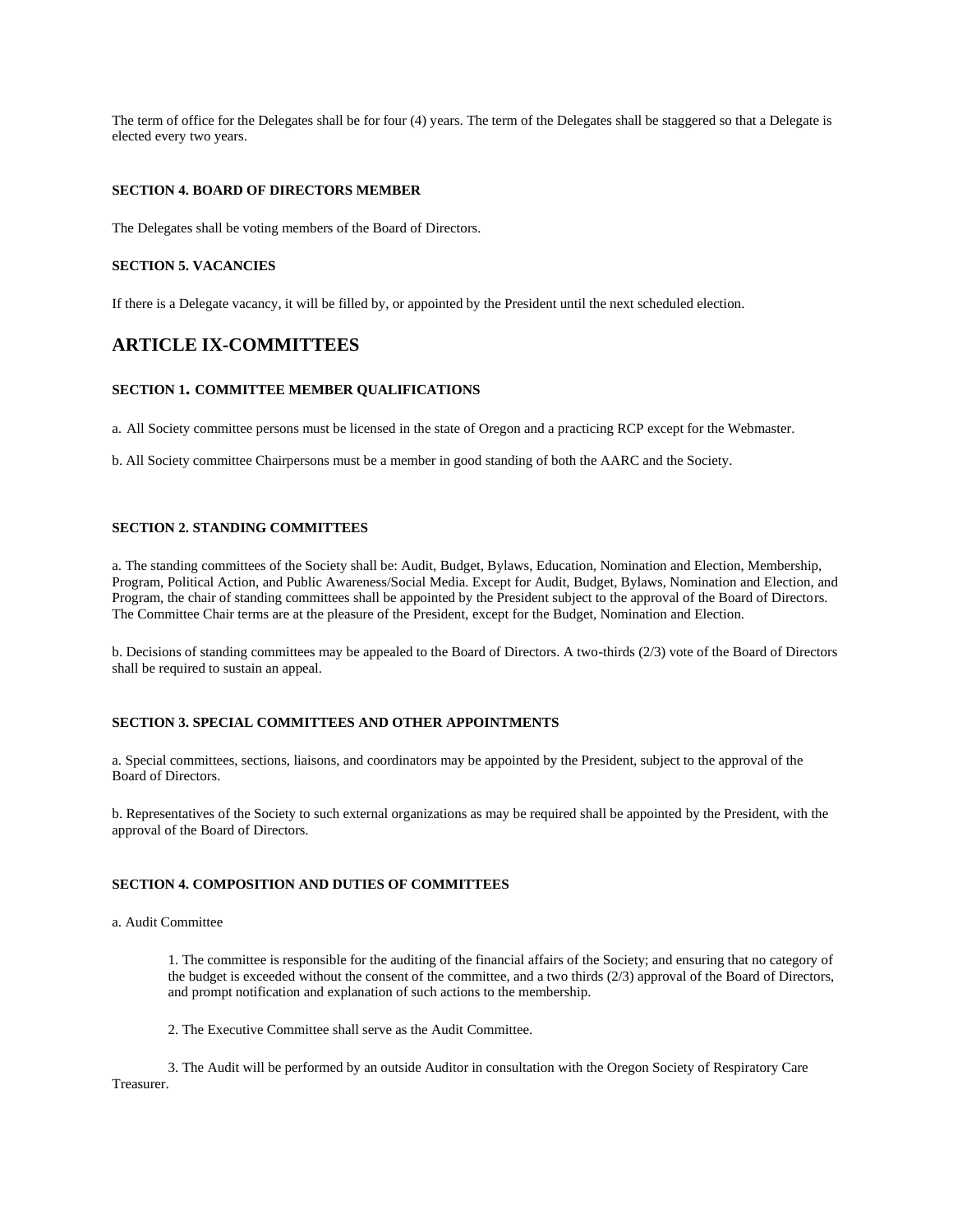#### b. Budget Committee

1. The committee shall consist of the Executive Committee of the Board of Directors.

2. The committee shall submit a proposed annual budget to the Board of Directors prior to the beginning of the fiscal year.

3. The committee shall submit all reports to the Board of Directors.

4. The President or designee shall serve as chair of the committee.

c. Education Committee

1. The committee shall include at least one (1) member from each region of the Society, an educator from at least one of the state's respiratory care programs, and students from the Respiratory Care Programs in the State.

2. The committee shall concern itself with continuing education programs and special education projects, as directed by the President.

d. Nomination and Election Committee

1. This committee shall consist of not fewer than three (3) Active Members.

2. The committee shall present a slate of nominees to the Board of Directors. The final slate of nominees shall be approved by the Board of Directors before submission to the general membership.

3. The committee shall check and validate the eligibility of each nominee.

4. The committee shall prepare, distribute, receive, and verify all ballots for vote as prescribed by the Board of Directors. Provisions shall be made on the ballot for write in votes for each position to be filled. Ballots shall be returned enclosed in special envelopes provided if US mail used. The deadline shall be clearly indicated on the ballot and the Society website.

5. The committee shall tally the votes within ten (10) days after the close of the election and report the results of the election at the next Board of Director meeting of the year.

6. The Immediate Past President shall serve as chair of the committee.

e. Membership Committee

1. The committee shall include the Regional Directors.

2. The committee shall submit an annual membership plan to the Board of Directors. The plan shall include an annual membership drive and other recruitment activities.

3. The committee shall submit a membership status report to the Board of Directors at each Board Meeting.

4. The committee is responsible for membership recruitment activities and related materials at all Society sponsored events.

5. The committee shall work in tandem with the AARC Membership Committee in its charges.

f. Program Committee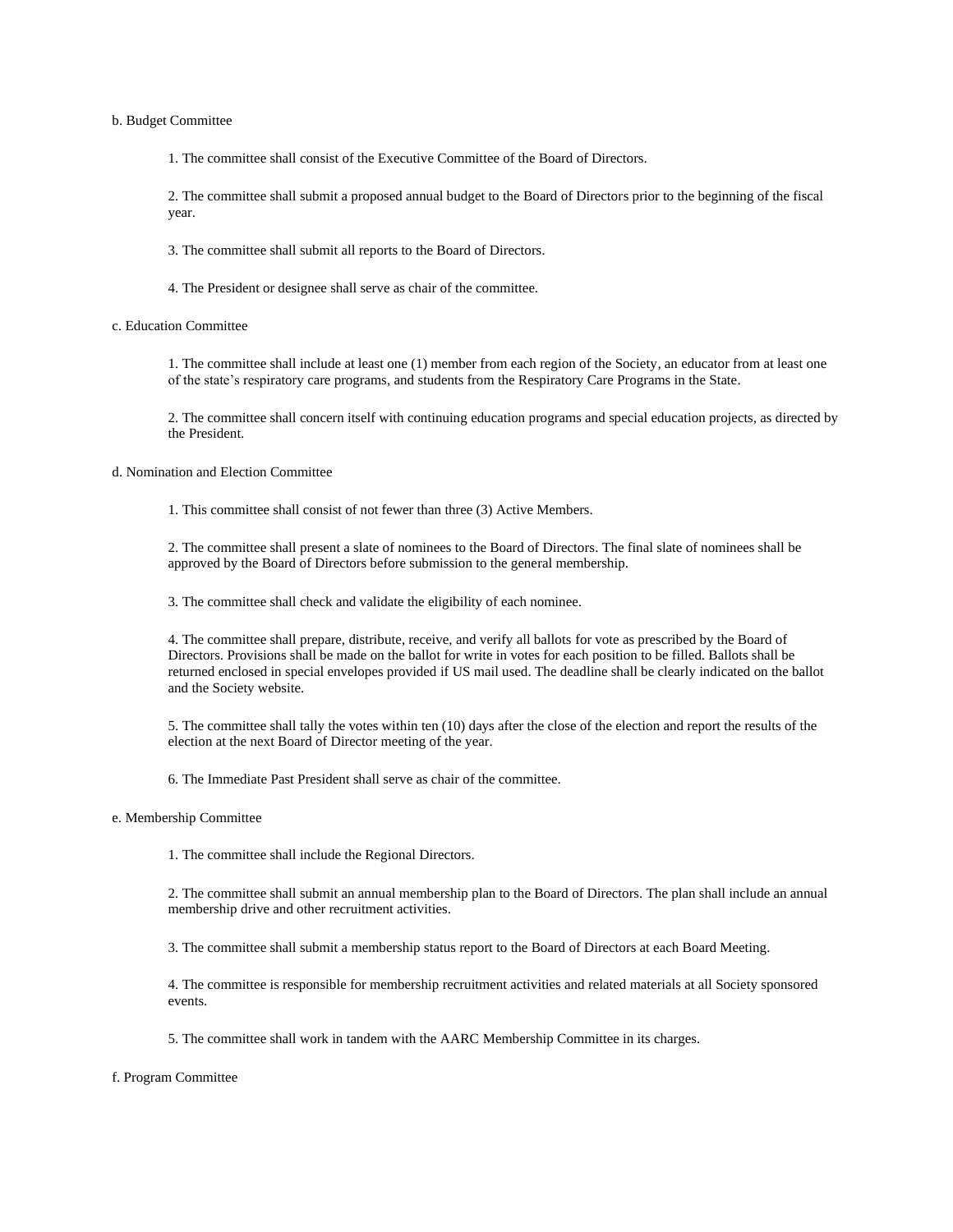- 1. The committee shall consist of at least three (3) active members.
- 2. The committee shall prepare the program for the annual meeting of the Society.
- 3. The Vice President or designee shall serve as chair of the committee.

#### g. Public Awareness/Social Media Committee

- 1. The committee shall consist of at least two (2) members of the Society.
- 2. The committee shall concern itself with dissemination of information regarding respiratory health issues.
- 3. This committee is responsible for the Society web page and social media.

#### h. Bylaws Committee

1. This Committee shall consist of at least four (4) society members, one of whom shall be a member of the Executive Committee. The member of the Executive Committee shall chair this committee.

2. This Committee shall receive and prepare all proposed amendments to the Bylaws for submission to the Board of Directors and the AARC Bylaws Committee. Proposed Bylaws amendments may be initiated by members of the Society and the Board of Directors of the Society. The Committee may also initiate such amendments for submission to the Board of Directors and the AARC Bylaw Committee representative.

3. Upon approval of the AARC Bylaws Committee and the AARC Board of Directors, the Committee shall prepare and distribute by mail or electronically the proposed Amendments that shall be submitted to the Society membership for public comment. The Bylaws will be considered approved and sent to the AARC for final approval 30 days after public comment period initiated.

4. This Committee shall perform such other pertinent duties to meet the objective of the Society as may be assigned by the President or the Board of Directors.

## i. Political Action Committee

1. This Committee shall consist of two (2) Co-Chairs who are active members.

2. This Committee shall act in tandem with the AARC's PAC in its charges at the state and national level.

3. This committee will assist in working with the Oregon Health Authority Respiratory Licensing Board (OHLA) on issues affecting the profession.

## **SECTION 4. COMMITTEE CHAIR DUTIES**

a. The chair shall perform those duties specified by the President and the Board of Directors to carry out the objectives of the Society.

b. The chair of each committee shall confer promptly with the members of that committee on work assignments.

c. The chair of each committee may recommend prospective committee members to the President. When possible, the previous chair shall serve as a member of the new committee.

d. All committee reports shall be submitted, in writing, to the Secretary and prior to the Board of Directors meetings.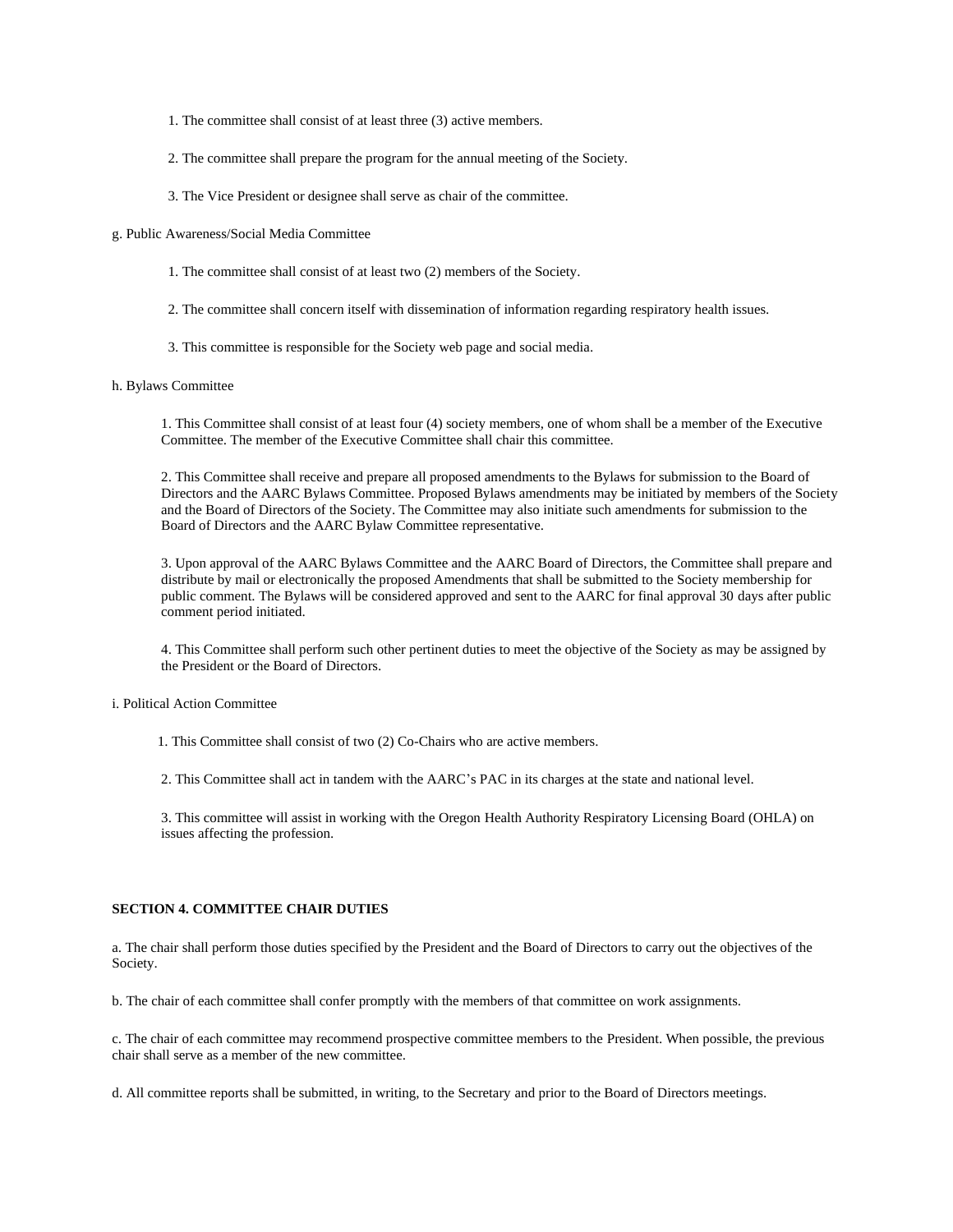e. Members of any membership class, as well as non- members, may be appointed as consultants to committees. The President shall request recommendations regarding physician consultants from the Society Medical Advisor(s).

f. The chair is responsible to submit the committee budget to the Budget Committee as designated by the Treasurer prior to the end of the year.

#### **SECTION 5. VACANCIES ON COMMITTEES**

In the event of vacancies occurring in any committee, the President may appoint members to fill such vacancies, subject to the approval of the Board of Directors.

# **ARTICLE X-AFFILIATION**

The Society shall be affiliated with the AARC and shall abide by the rules and regulations of the AARC as promulgated.

# **ARTICLE XI-MEDICAL ADVISOR**

## **SECTION 1. MEDICAL ADVISOR**

The Society shall have at least one (1) Medical Advisor who: Is a licensed physician within the State of Oregon, will conform to the AARC/OSRC bylaws; has a defined, active role in respiratory care and is an Associate Member of the AARC (with his or her membership dues to be paid by the Society). The candidate will preferably be affiliated with the local chapter of the ASA, ACCP, ATS or SCCM.

# **SECTION 2. SELECTION**

Medical Advisor candidates must be recommended by an active member of the Society. The Medical Advisor will be appointed by the Board of Directors. Continued status as Medical Advisor will be reviewed annually by the Board of Directors.

## **SECTION 3. DUTIES**

a. The Medical Advisor shall serve as ex-officio member of all committees except for the Nomination and Election committee.

b. The Medical Advisor shall promote increasing clinical competency through support of educational activities, legal credentialing and professional credentialing activities.

c. The Medical Advisor shall serve as a communication link between the Society and the state medical societies.

d. The Medical Advisor shall serve as a resource person for educational programs.

e. The Medical Advisor should attend the annual meeting to address the membership.

# **ARTICLE XII-FISCAL YEAR**